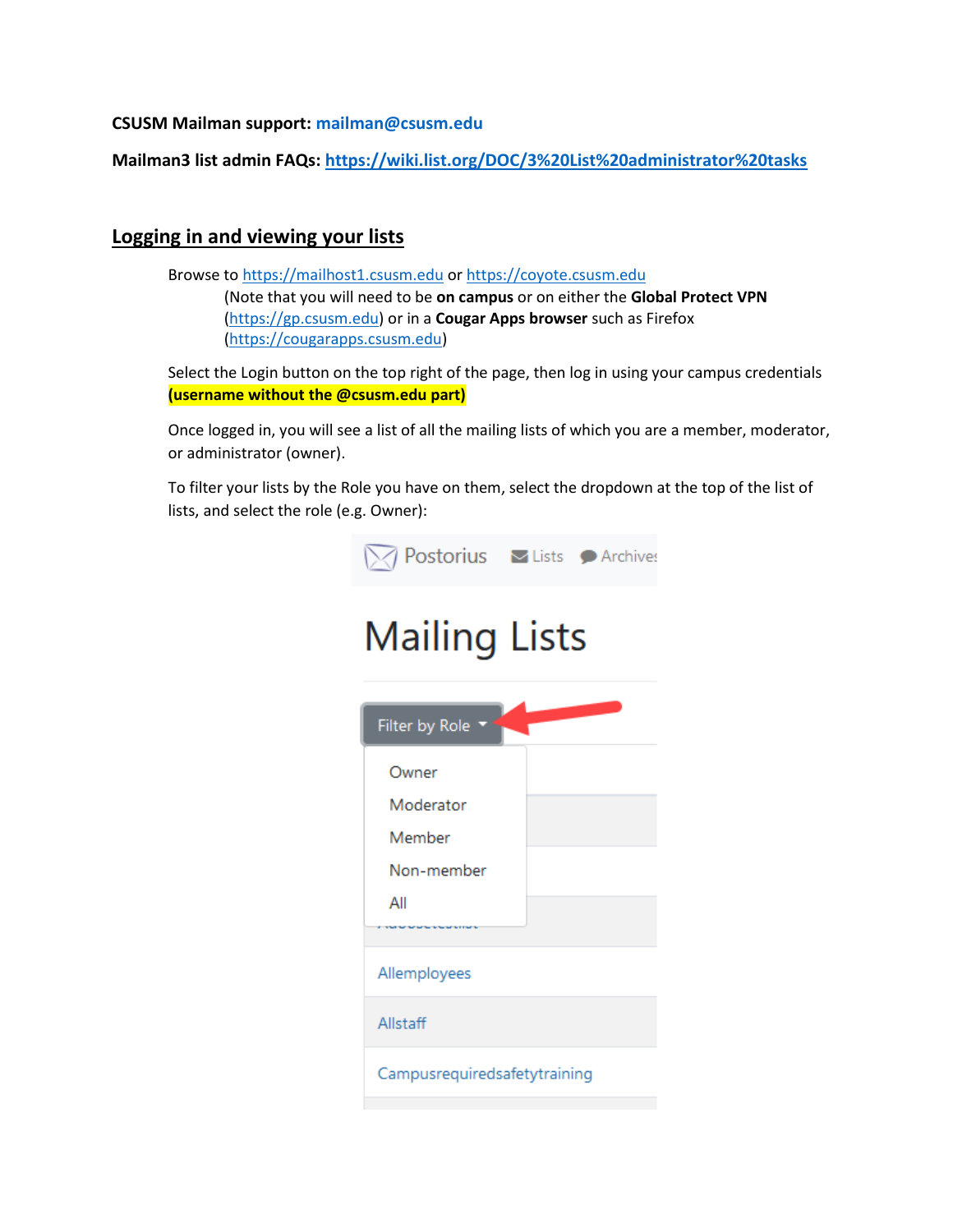## **Admin/Owner Options**

After selecting a list that you are an Owner of, all of the admin options are located in the menu bar near the top of the screen:



This menu is used to approve or deny requests to join your lists. As most lists are not publicly advertised, these options are rarely used at CSUSM

## Held Messages

# **Held Messages**

Perform action on selected messages

|                 |            | Accept                                          | <b>Reject</b><br><b>Discard</b> |
|-----------------|------------|-------------------------------------------------|---------------------------------|
| <b>Subject</b>  | Sender     | Reason                                          | Hold<br>Date                    |
| Test<br>message | @gmail.com | The message comes<br>from a moderated<br>member | Jan. 11,<br>2022,<br>4:59 p.m.  |

Held messages awaiting approval are under this menu. To take an action on a message, click the check mark box next to it, then select one of the three options:

- $\circ$  Accept allow the message through, it will go to all list members
- o Reject deny the message, notifying the sender that it has been denied
- $\circ$  Discard deny the message silently, not notifying the sender that it has been denied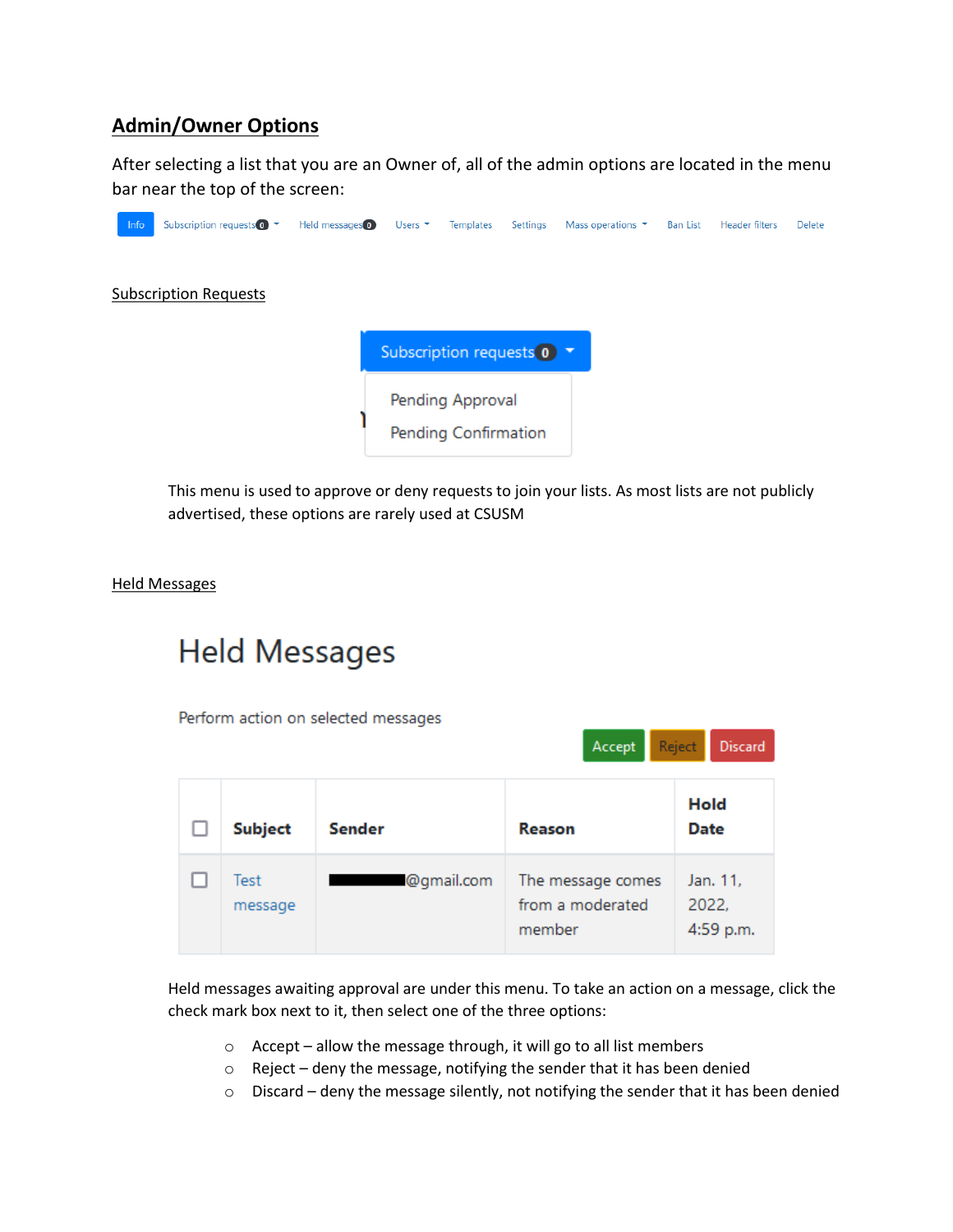| Test message                                                                                                        | $\times$                    |
|---------------------------------------------------------------------------------------------------------------------|-----------------------------|
| [CAUTION - EXTERNAL SENDER]                                                                                         |                             |
| test                                                                                                                |                             |
| attachment.html                                                                                                     |                             |
| --- Set member moderation ---<br>$\checkmark$                                                                       |                             |
| Rejection reason:                                                                                                   |                             |
| M.                                                                                                                  | Show Headers<br>Show Source |
| Reason sent to the sender for message rejection. For other actions, this is ignored.<br>Accept<br>Reject<br>Discard |                             |

For extra options when taking action on a held message, click the message Subject text which will open a pop up menu:

From here you can apply the same actions as before. You can also add a message to send when rejecting a message, and from the middle drop down you can set an automatic moderation action for the system to take for all future messages from this sender.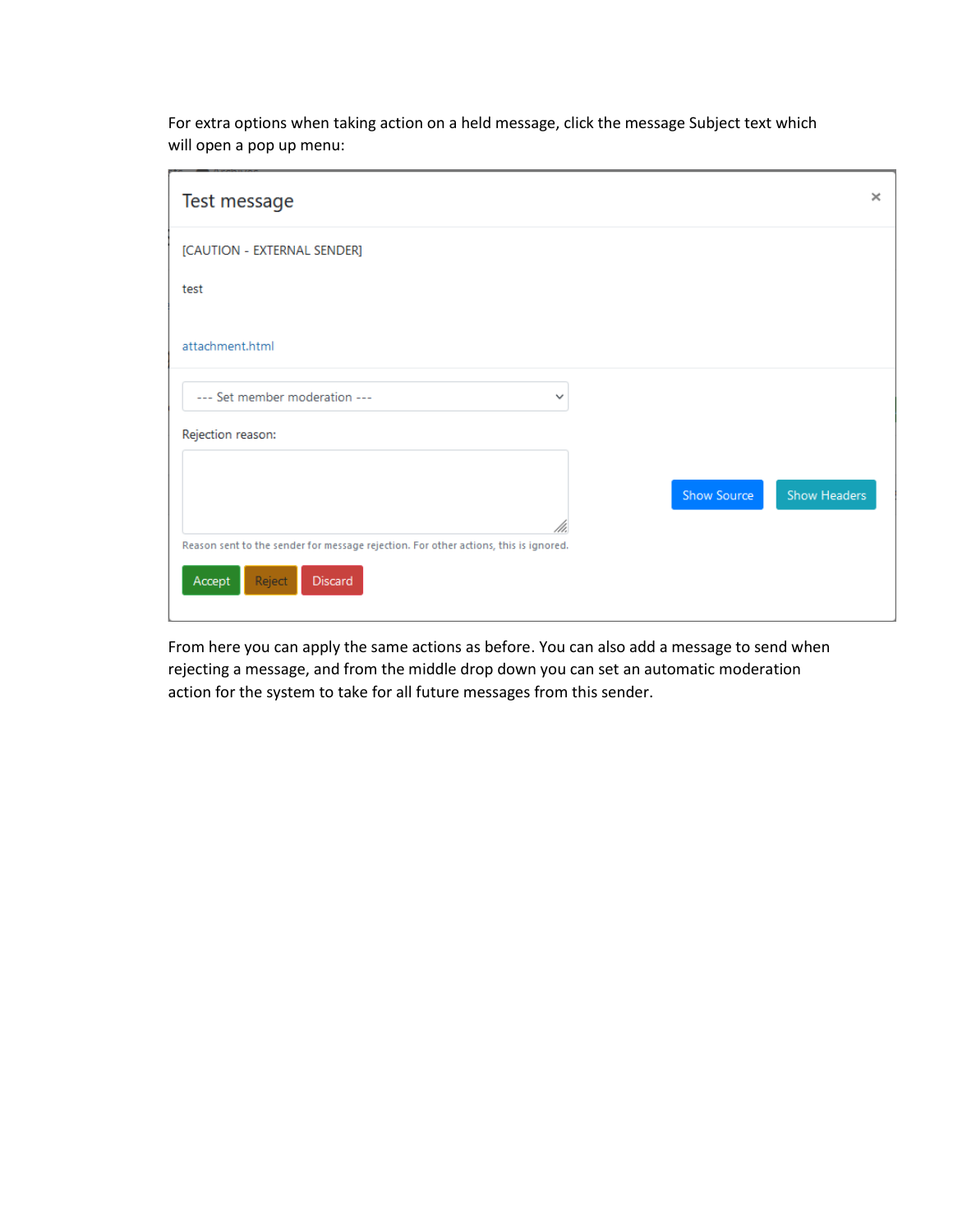#### Users

| Subscription requests 0 <b>v</b><br>Held messages <sup>1</sup><br>Info | Templates<br>Users $\blacktriangledown$<br>Settings<br>Mass operations $\blacktriangledown$ | <b>Ban List</b><br><b>Header filters</b><br><b>Delete</b> |  |  |  |  |  |
|------------------------------------------------------------------------|---------------------------------------------------------------------------------------------|-----------------------------------------------------------|--|--|--|--|--|
| List Members (3)<br>Q<br>Search members                                | <b>Members</b><br>Non-Members<br>Moderators<br><b>CSV Export</b><br>Owners                  | <b>Unsubscribe Selected</b><br>Unsubscribe All            |  |  |  |  |  |
| □ Address                                                              |                                                                                             |                                                           |  |  |  |  |  |
| $\Box$ "Alan<br>@csusm.edu><br>" <.                                    | <b>Member Options</b>                                                                       |                                                           |  |  |  |  |  |
| $\Box$ "Alan<br>@gmail.com><br>≺                                       | <b>Member Options</b>                                                                       |                                                           |  |  |  |  |  |
| $\Box$ "Alan<br>@cougars.csusm.edu><br>$\sim$                          | <b>Member Options</b>                                                                       |                                                           |  |  |  |  |  |
|                                                                        | Next $\rightarrow$<br>$\leftarrow$ Previous<br>Results per page: 25<br>$\check{~}$          |                                                           |  |  |  |  |  |

This drop-down menu allows you to view the Members, Nonmembers, Moderators, and Owners of the list. Adding Moderators or Owners is done from the corresponding page, while adding Members is done under the Mass operations bar (covered on page 6).

- Members subscribed to the list by default, will receive messages sent to the list
- Nonmembers not subscribed to the list, but may have tried sending to the list
- Moderators Allowed to accept or reject messages sent to the list (cannot add/remove members)
- Owners Administrators of the list (can add/remove people and change list settings)

Individual Member options can be modified from the Member view by clicking the Member Options link to the right of their name (these options include whether or not they receive emails to the list, whether or not they can send to the list, etc.).

#### **Templates**

This menu allows list Admins to apply message and response templates to the list. Further documentation on this feature can be found here: [https://docs.mailman3.org/projects/mailman/en/latest/src/mailman/rest/docs/templates.html,](https://docs.mailman3.org/projects/mailman/en/latest/src/mailman/rest/docs/templates.html)

or contact [mailman@csusm.edu](mailto:mailman@csusm.edu) if you are interested in help with setting up templates for your list.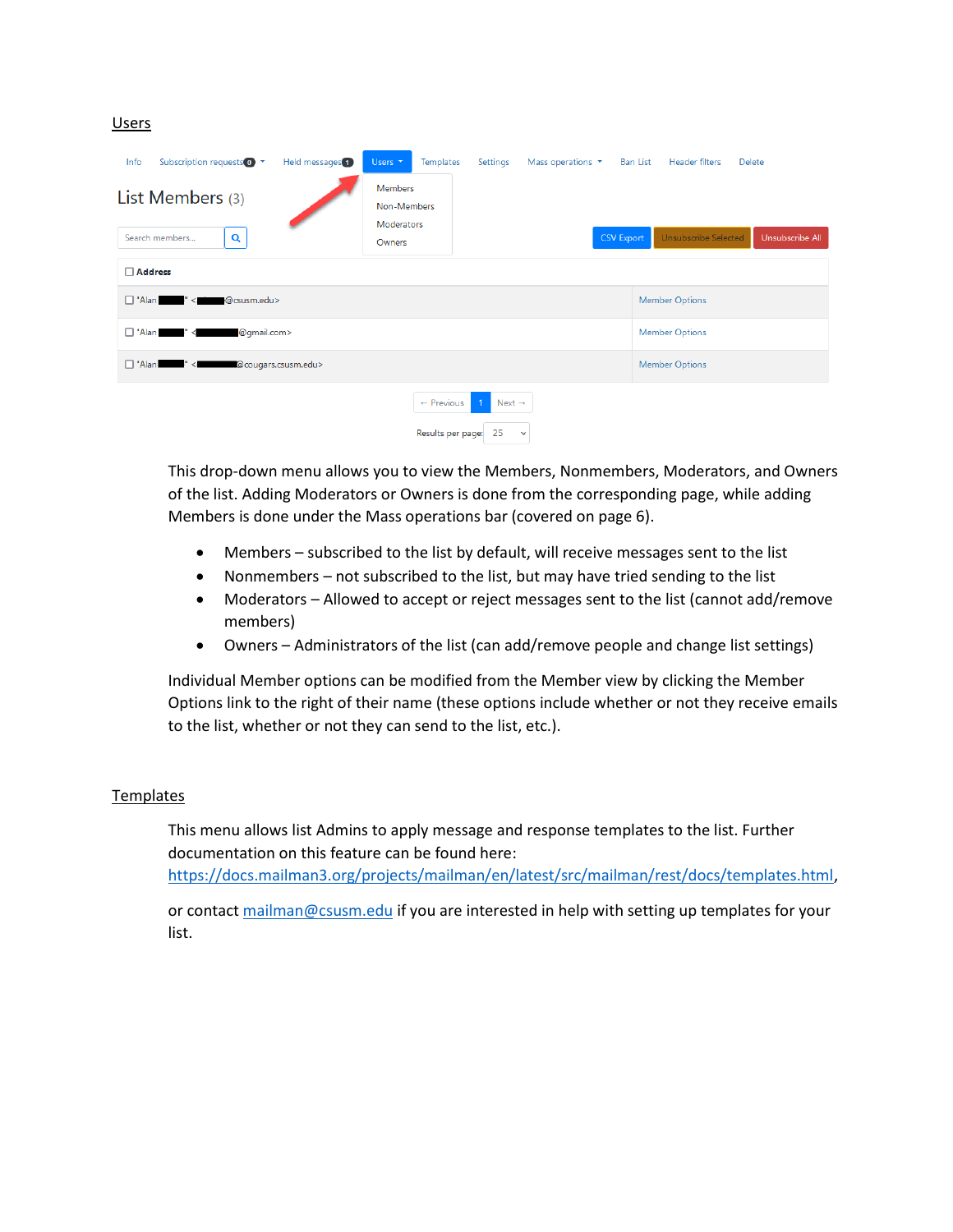## **Settings**

This menu contains many general settings for your list. Most options have a description or explanation near the option, as highlighted in the screenshot below. For specific question on a setting, please contact [mailman@csusm.edu.](mailto:mailman@csusm.edu)

## **List Settings**

| List Identity              | Show list on index page | ○ Yes ● No                                                                                                      |
|----------------------------|-------------------------|-----------------------------------------------------------------------------------------------------------------|
| <b>Automatic Responses</b> |                         | Choose whether to include this list on the list of all lists                                                    |
| Alter Messages             | <b>Description</b>      |                                                                                                                 |
| <b>DMARC Mitigations</b>   |                         | This description is used when the mailing list is listed with other mailing lists, or in                        |
| <b>Digest</b>              |                         | headers, and so forth. It should be as succinct as you can get it, while still identifying<br>what the list is. |
| Message Acceptance         |                         |                                                                                                                 |
| Archiving                  | <b>Information</b>      | M.                                                                                                              |
| <b>Member Policy</b>       |                         | A longer description of this mailing list.                                                                      |
| <b>Bounce Processing</b>   |                         |                                                                                                                 |
|                            | <b>Display name</b>     | Adoosetestlist                                                                                                  |
|                            |                         | Display name is the name shown in the web interface.                                                            |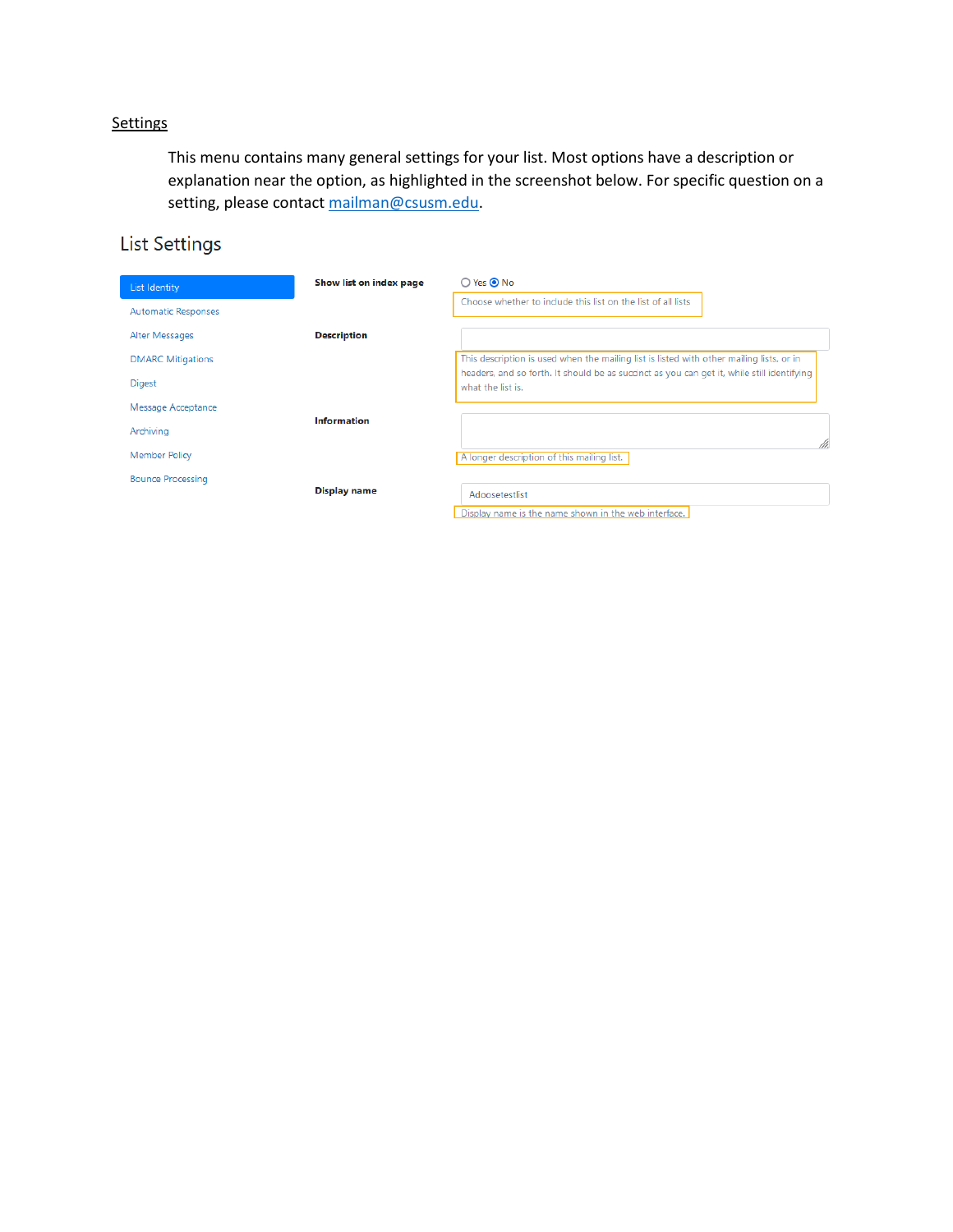### Mass operations (adding and removing users)

Here you can add or remove members en masse.



Subscribe users

When adding or removing list members with the Mass operations menus, enter one email per line in the box. Entering a comma separated list will not work and will only perform the operation on the first email entered.